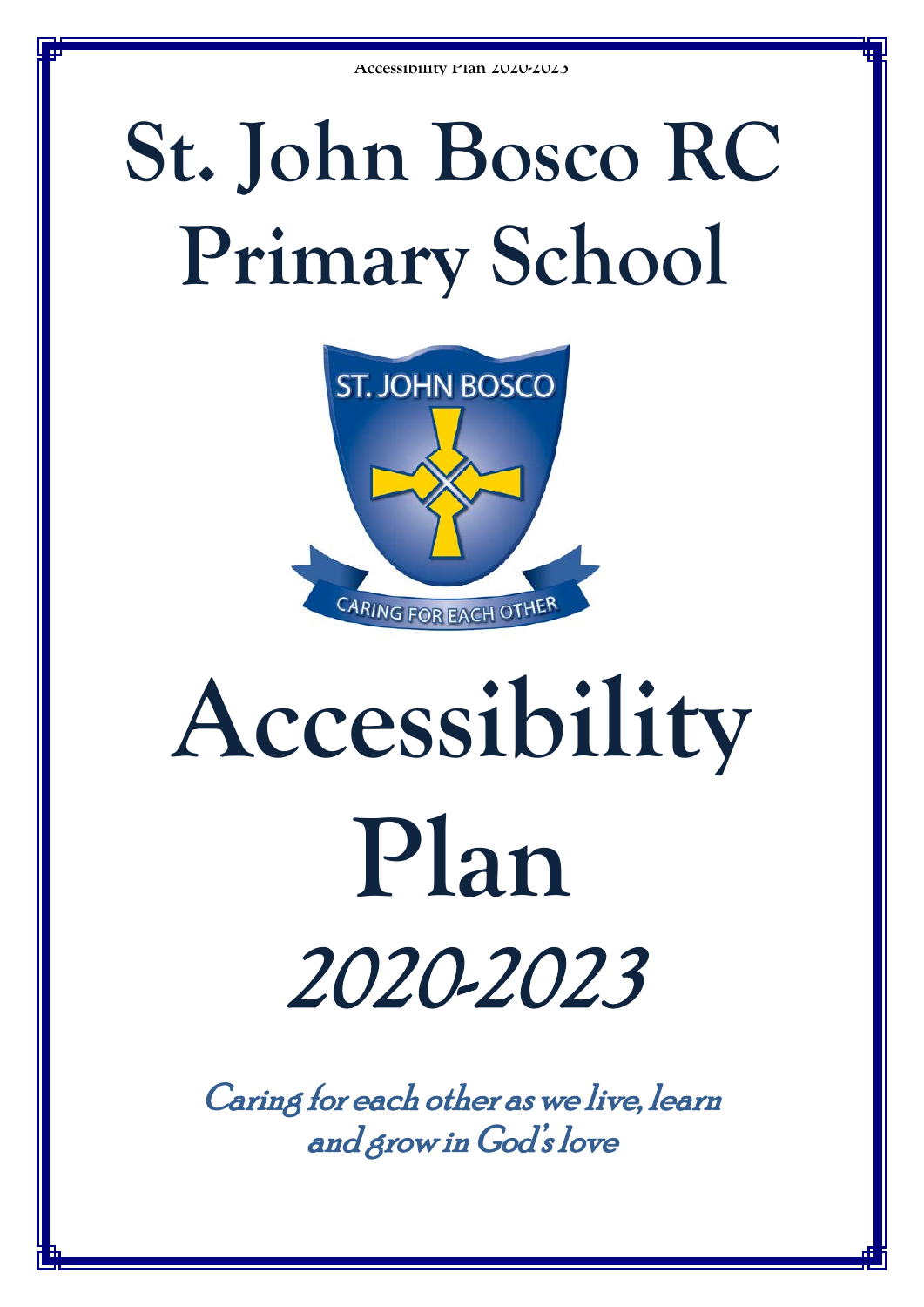## **St. John Bosco RC VA Primary School**

### **Accessibility Plan**

*2020-2023*

#### **Introduction**

At St. John Bosco RC Primary School, we have high expectations of everyone. Pupils are provided with high quality learning opportunities so that each child attains and achieves to their potential. Everyone in our school is important and included. We promote an ethos of care and trust where every member of our school community feels valued and that they truly belong. We work hard to ensure that we recognise and value uniqueness and success. We are committed to working together to provide an inspirational and exciting learning environment where all children can develop an enthusiasm for life-long learning. We strive to provide premises that are suitable and sufficient for all educational purposes and give access to a broad and balanced curriculum for all students irrespective of special need or disability. We believe that children should feel happy, safe and valued so that they gain a respectful, caring attitude towards each other and the environment both locally and globally.

This Accessibility Plan is compliant with current legislation and requirements as specified in Schedule 10, relating to disability, of the Equality Act 2010. Governors are accountable for ensuring implementation, review and monitoring of the Plan. The Equality Act 2010 replaced all existing equality legislation, including the Disability Discrimination Act. The effect of the law is the same as in the past, meaning that "schools cannot unlawfully discriminate against pupils because of sex, race, disability, religion or belief and sexual orientation".

#### According to the Equality Act 2010 a person has a disability if:

(a) He or she has a physical or mental impairment, and

(b) The impairment has a substantial and long-term adverse effect on his or her ability to carry out normal day-to-day activities.

This document will be used to advise other school planning documents and policies and will be reported upon annually in respect of progress and outcomes. The intention is to provide a projected plan for a three year period ahead of the next review date.

The Accessibility Plan will be reviewed every three years.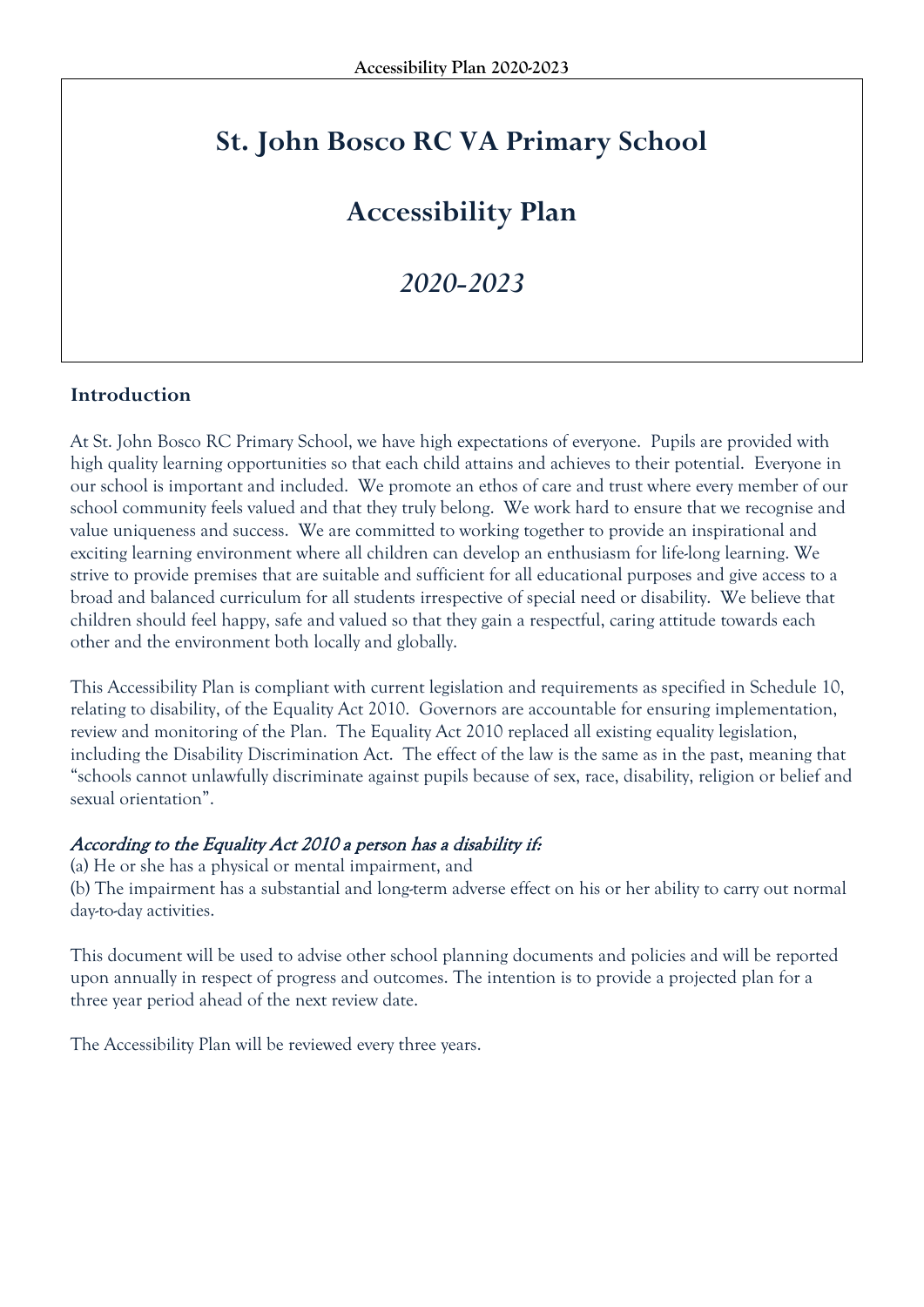- 1. The Accessibility Plan is structured to complement and support the school's Equality Objectives, and will similarly be published on the school website. We understand that the Local Authority will monitor the school's activity under the Equality Act 2010 (and in particular Schedule 10 regarding Accessibility) and will advise upon the compliance with that duty.
- 2. St. John Bosco RC Primary School is committed to providing an environment that enables full curriculum access that values and includes all pupils, staff, parents and visitors regardless of their education, physical, sensory, social, spiritual, emotional and cultural needs. We are committed to taking positive action in the spirit of the Equality Act 2010 with regard to disability and to developing a culture of inclusion, support and awareness within the school.
- 3. St. John Bosco RC Primary School Accessibility Plan shows how access will be improved for disabled pupils, staff and visitors to the school within a given timeframe and anticipating the need to make reasonable adjustments to accommodate their needs where practicable.

The Accessibility Plan contains relevant and timely actions to:-

- Increase access to the curriculum for pupils with a disability, expanding the curriculum as necessary to ensure that pupils with a disability are as, equally, prepared for life as are the able bodied pupils; (If a school fails to do this they are in breach of their duties under the Equalities Act 2010); this covers teaching and learning and the wider curriculum of the school such as participation in after school clubs, leisure and cultural activities or schools visits – it also covers the provision of specialist or auxiliary aids and equipment, which may assist these pupils in accessing the curriculum within a reasonable timeframe;
- Improve and maintain access to the physical environment of the school, adding specialist facilities as necessary – this covers improvements to the physical environment of the school and physical aids to access education within a reasonable timeframe;
- Improve the delivery of written information to pupils, staff, parents and visitors with disabilities; examples might include hand-outs, timetables, textbooks and information about the school and school events; the information should be made available in various preferred formats within a reasonable timeframe.
- 4. The Accessibility Plan relates to the key aspects of physical environment, curriculum and written information.
- 5. Whole school training will recognise the need to continue raising awareness for staff and governors on equality issues with reference to the Equality Act 2010.

This Accessibility Plan should be read in conjunction with the following school policies, strategies and documents:

- Asset Management Plan
- Behaviour Management Policy
- Curriculum Policy
- Critical Incident Plan
- **Equal Opportunities Policy**
- Health & Safety Policy
- **Equality Plan**
- School Prospectus
- School Improvement Plan
- Special Educational Needs Policy

The Accessibility Plan for physical accessibility relates to the Access Audit of the School, which remains the responsibility of the governing body. It may not be feasible to undertake all of the works during the life of this accessibility plan and therefore some items will roll forward into subsequent plans. An accessibility audit will be completed by the school prior to the end of each period covering this plan in order to inform the development of a new Accessibility Plan for the on-going period.

- 6. Equality Impact Assessments will be undertaken as and when school policies are reviewed. The terms of reference for all governors' committees will include the need to consider Equality and Diversity issues as required by the Equality Act 2010.
- 7. The Accessibility Plan will be published on the school website.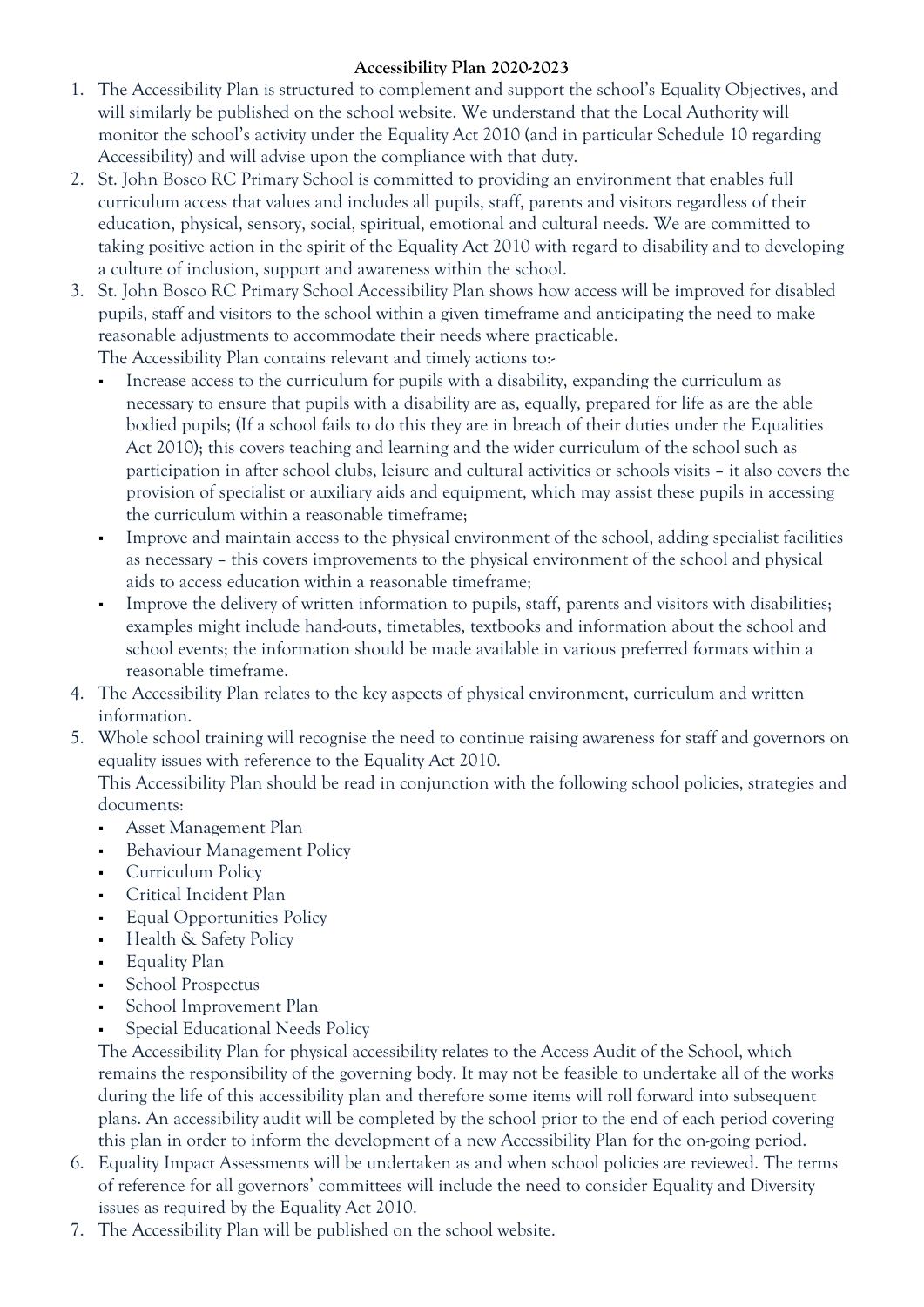- 8. The Accessibility Plan will be monitored through the Governor Curriculum, Finance and Premises Committee
- 9. The school will work in partnership with the Local Authority in developing and implementing this Accessibility Plan.
- 10. The Accessibility Plan may be monitored by Ofsted during inspection processes in relation to Schedule 10 of the Equality Act 2010.

#### **Aims and Objectives**

- Increase access for disabled pupils to the school curriculum
- Improve access to the physical environment of the school
- Improve the delivery of written information to disabled pupils and parents.
- **Equality and Inclusion**

#### **Curriculum**

There are areas of the curriculum to which disabled pupils have limited or no access. Some areas of the curriculum present particular challenges, for example: PE for pupils with a physical impairment, science and technology for pupils with a visual impairment, humanities for pupils with learning difficulties. Other issues affect the participation of disabled pupils, for example: bullying, peer relationships, policies on the administration of medicines, the provision of personal care, the presence or lack of role models or images of disabled people, in effect, all the school's policies and procedures, written and unwritten.

#### **Physical Environment**

The Accessibility Plan includes measures to maintain and, where necessary, improve access to the physical environment of the school. This may involve making reasonable adjustments to the school and providing aids to assist access were appropriate.

We understand that some aspects of extra-curricular activities present particular challenges to disabled pupils, for example: lunch and break times for pupils with social/interaction impairments, after-school clubs for pupils with physical impairments, school trips for pupils with medical needs. The Plan allows us to make improvements and adjustments to the systems we already have in place.

#### **Information**

Different forms of communication are made available to enable all disabled pupils to express their views and to hear the views of others. Access to information is planned, with a range of different formats available for disabled pupils, parents and staff.

#### **Access Audit**

St John Bosco School is a fully accessible building with the following adjustments:

- Ramped entrance/exit from school gate provides access to Foundation Stage Unit and/or KS1 entrance and/or school main entrance, admin area, staff room and staff toilet facilities.
- Ramped entrance to Foundation Stage Unit allows access to Nursery, Reception, Year 1 and Year 2 classrooms, the school library, hall and dining hall.
- Adult disabled toilet facilities are provided within the Foundation Stage Unit.
- Handrails are provided in Foundation Stage toilets.
- Handrails are provided from the school gate to entrance to the Foundation Stage Unit.
- Access ramps to KS2 entrance and toilet facilities in KS2.
- A chair lift allows access from KS1 and KS2 to the school hall and dining area.
- Disabled car parking bay and staff and visitor parking on site.
- Fobbed gated entry to access the rear of the school and the yard.

#### **Management, coordination and implementation**

- We will consult with experts when new situations regarding pupils with disabilities are experienced.
- The Governors and Senior Leadership Team will work closely with the Local Authority and Diocese.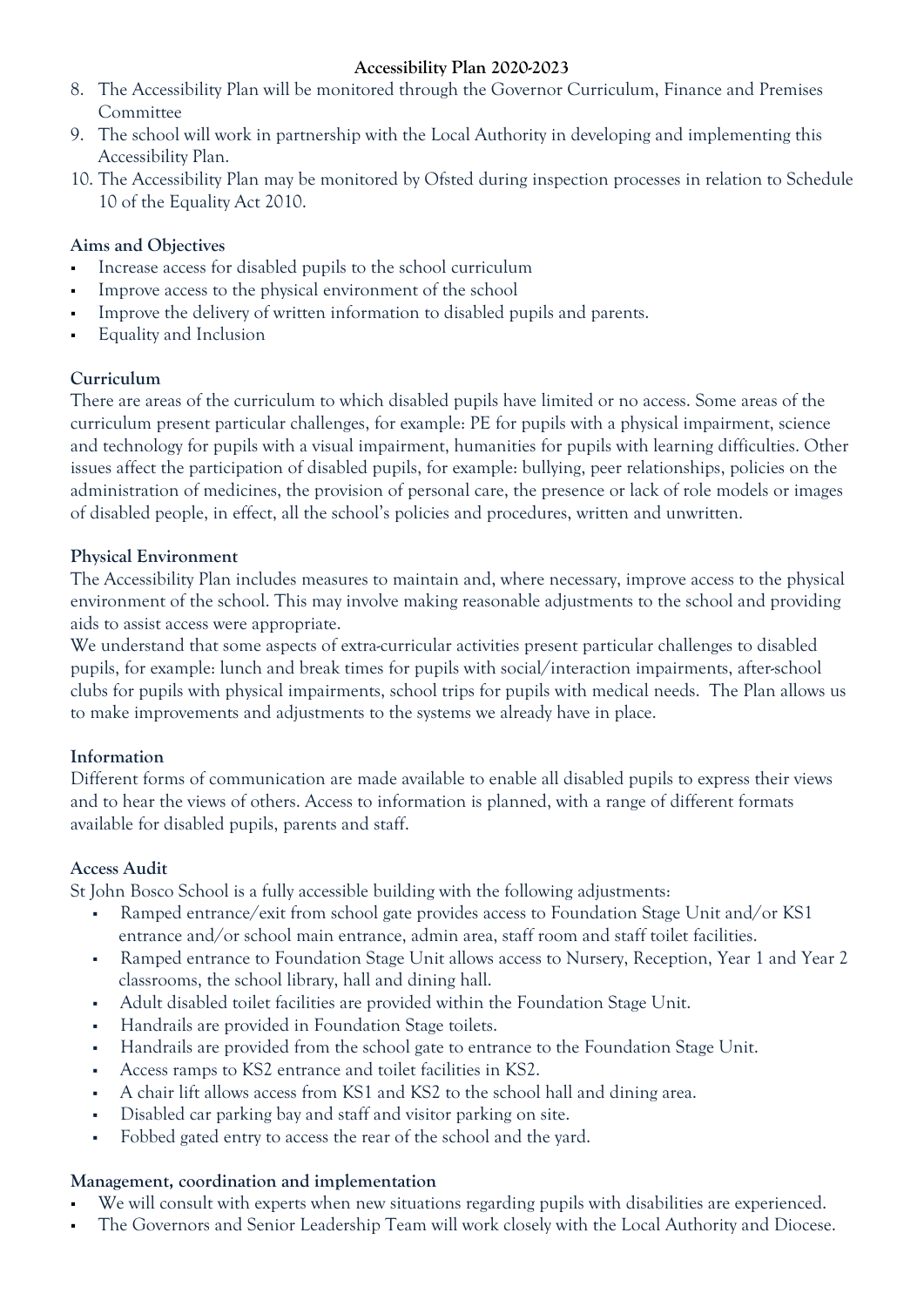#### **ST. JOHN BOSCO RC PRIMARY SCHOOL**

| <b>SI.</b> JULIN DUSCU NC PRIMANT SCHUUL                                                                            |                                                                                                                                                                                                                                                                                            |                                                                                                                                                                                                                 |                     |          |                                                                                                                |  |
|---------------------------------------------------------------------------------------------------------------------|--------------------------------------------------------------------------------------------------------------------------------------------------------------------------------------------------------------------------------------------------------------------------------------------|-----------------------------------------------------------------------------------------------------------------------------------------------------------------------------------------------------------------|---------------------|----------|----------------------------------------------------------------------------------------------------------------|--|
| AIM <sub>1</sub>                                                                                                    | <b>CURRICULUM ACCESS</b>                                                                                                                                                                                                                                                                   |                                                                                                                                                                                                                 |                     |          | February 2020                                                                                                  |  |
| <b>Key Objective</b>                                                                                                | Reduce and eliminate barriers to access the curriculum and to ensure full participation in school life for all pupils.                                                                                                                                                                     |                                                                                                                                                                                                                 |                     |          |                                                                                                                |  |
| <b>HEADTEACHER</b>                                                                                                  | Mrs L. Peart                                                                                                                                                                                                                                                                               |                                                                                                                                                                                                                 |                     |          |                                                                                                                |  |
| <b>INCLUSION MANAGER</b>                                                                                            | Mrs G. Gray                                                                                                                                                                                                                                                                                |                                                                                                                                                                                                                 |                     |          |                                                                                                                |  |
| <b>INCLUSION GOVERNOR</b>                                                                                           | Mrs M. Bradley                                                                                                                                                                                                                                                                             |                                                                                                                                                                                                                 |                     |          |                                                                                                                |  |
| <b>Targets (Priorities)</b>                                                                                         | <b>Strategies</b>                                                                                                                                                                                                                                                                          | <b>Outcome</b>                                                                                                                                                                                                  | Timescale           |          | <b>Success Criteria</b>                                                                                        |  |
| To liaise with Nursery providers<br>to review potential intake for<br>September.                                    | Identify pupils who may need additional<br>support upon admission to school.                                                                                                                                                                                                               | Pupils enter school with full access<br>to any additional support.                                                                                                                                              | July -<br>September |          | Additional support and<br>resources in place for<br>September admission.                                       |  |
| To continue to train staff to<br>enable them to meet the needs<br>of children with a range of SEN.                  | Increase staff confidence in meeting the<br>needs of all pupils through regular access<br>to training and updates from the<br>SENDCO and external providers.<br>Strategies/advice sought from external<br>agencies as necessary.                                                           | Staff will be confident in delivering<br>the curriculum to pupils in their<br>class and will meet the needs of all<br>pupils at all times by providing a<br>differentiated curriculum as<br>necessary.          | Ongoing             |          | Staff can enable all<br>children to access the<br>curriculum.                                                  |  |
| Liaise with parents                                                                                                 | Open door policy for all parents enabling<br>issues to be dealt with efficiently.                                                                                                                                                                                                          | There continues to be close<br>collaboration and information<br>sharing between school and home.                                                                                                                | Ongoing             | approach | Clear collaborative                                                                                            |  |
| Liaise with outside agencies for<br>pupils with specific needs, e.g.<br>Severe asthma, epilepsy,<br>mobility issues | Ensure close collaboration with all outside<br>agency staff.                                                                                                                                                                                                                               | Links with outside agencies are<br>strong and can be called upon at any<br>time.                                                                                                                                | Ongoing             | approach | Clear collaborative                                                                                            |  |
| Educational visits, out of school<br>activities etc. are accessible to all                                          | The EVC ensures each new venue/activity<br>is vetted for appropriateness.<br>The EVC supports staff in meeting access<br>needs on trips.<br>Risk assessments are appropriate to each<br>activity/trip etc.<br>Adjustments are made to after school<br>clubs to allow participation by all. | All pupils are able to take part in<br>school events/activities and trips.<br>Appropriate provision and support<br>will be in place as required.<br>Out of school clubs are accessible<br>and available to all. | Ongoing             |          | All pupils are able to access<br>extra-curricular events<br>resulting in full<br>participation in school life. |  |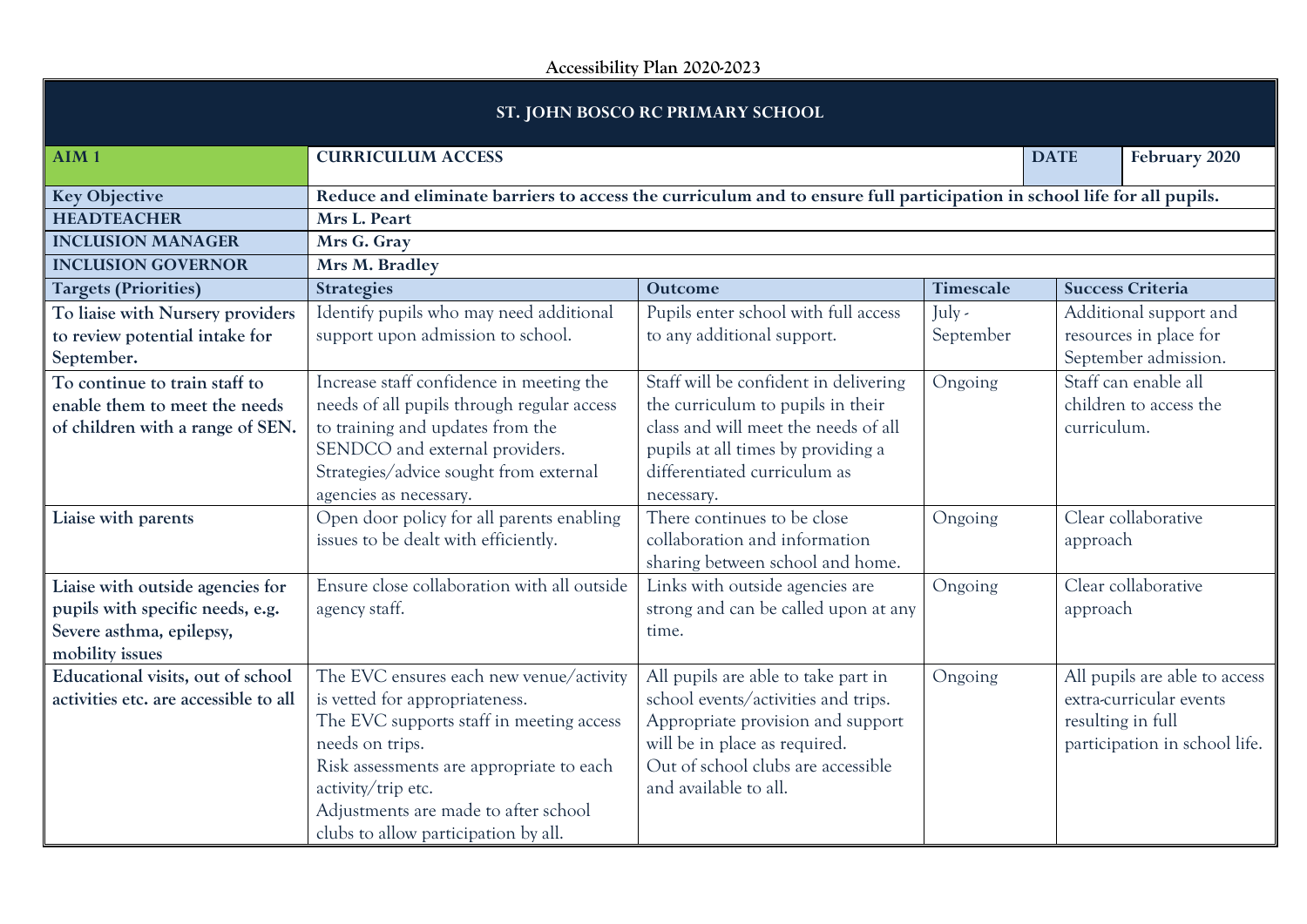| ST. JOHN BOSCO RC PRIMARY SCHOOL                           |                                                                                                                                                                                                                                                 |                                                                                                                                                |                                                        |          |                                                                                              |  |
|------------------------------------------------------------|-------------------------------------------------------------------------------------------------------------------------------------------------------------------------------------------------------------------------------------------------|------------------------------------------------------------------------------------------------------------------------------------------------|--------------------------------------------------------|----------|----------------------------------------------------------------------------------------------|--|
| AIM <sub>1</sub>                                           | <b>CURRICULUM ACCESS</b>                                                                                                                                                                                                                        |                                                                                                                                                |                                                        |          | February 2020                                                                                |  |
| <b>Key Objective</b>                                       | Reduce and eliminate barriers to access the curriculum and to ensure full participation in school life for all pupils.                                                                                                                          |                                                                                                                                                |                                                        |          |                                                                                              |  |
| <b>HEADTEACHER</b>                                         | Mrs L. Peart                                                                                                                                                                                                                                    |                                                                                                                                                |                                                        |          |                                                                                              |  |
| <b>INCLUSION MANAGER</b>                                   | Mrs G. Gray                                                                                                                                                                                                                                     |                                                                                                                                                |                                                        |          |                                                                                              |  |
| <b>INCLUSION GOVERNOR</b>                                  | Mrs M. Bradley                                                                                                                                                                                                                                  |                                                                                                                                                |                                                        |          |                                                                                              |  |
| <b>Targets (Priorities)</b>                                | <b>Strategies</b>                                                                                                                                                                                                                               | <b>Outcome</b>                                                                                                                                 | <b>Timescale</b>                                       |          | <b>Success Criteria</b>                                                                      |  |
| Ensure that resources are available<br>to meet pupil needs | Ongoing review of equipment by<br>subject leaders.<br>SENDCo will liaise with staff to ensure<br>provision for pupils with SEND have<br>access to appropriate resources and<br>aids.<br>Specific equipment sourced through<br>outside agencies. | Pupils will have access to<br>resources and equipment which<br>will enable them to access the<br>curriculum and reach their full<br>potential. | Ongoing                                                | Leaders. | Termly reviews by Subject<br>IEP's for children with<br>SEND written and<br>reviewed termly. |  |
| Review attainment of all SEN<br>pupils.                    | SENDCO/Class Teacher meetings<br>Scrutiny of assessment system<br>Parents evenings/Pupil progress<br>meetings<br>IEP's                                                                                                                          | All pupils have the opportunity<br>to reach their full potential.                                                                              | Termly                                                 | targets  | Progress made in meeting                                                                     |  |
| Meet the needs of individuals<br>during statutory tests.   | Children will be assessed in accordance<br>with regular classroom practice, and<br>additional time, use of equipment etc.<br>will be applied for as needed.                                                                                     | All pupils have the opportunity<br>to reach their full potential.                                                                              | Ongoing<br>reduced or removed,<br>enabling children to |          | Barriers to learning will be<br>achieve their full potential.                                |  |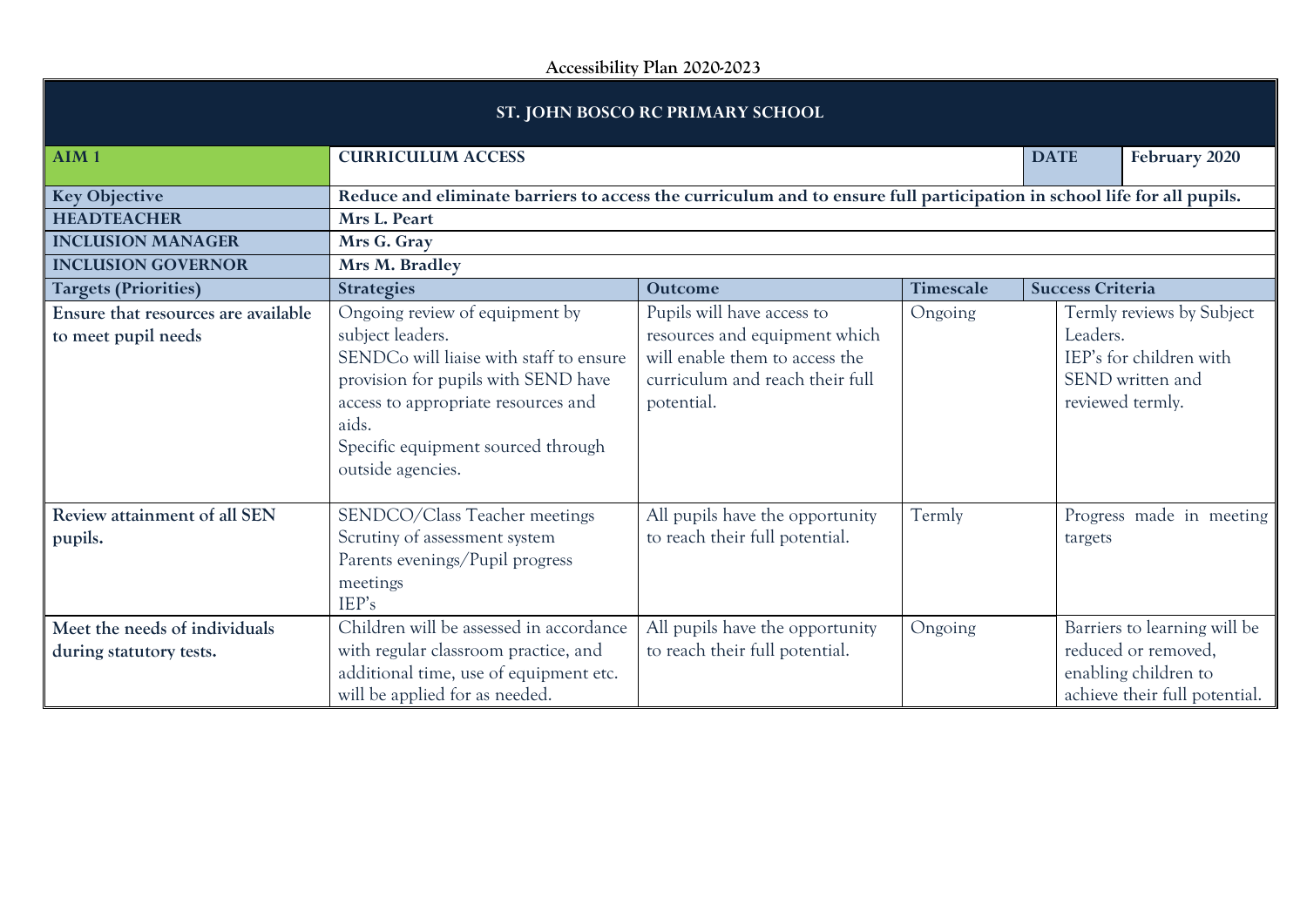| ST. JOHN BOSCO RC PRIMARY SCHOOL                                                                             |                                                                                                                                                                                                                                              |                                                                                                                                                                                                                                                                                                                                                                                                                                                                   |                  |                                                                                                                              |  |  |
|--------------------------------------------------------------------------------------------------------------|----------------------------------------------------------------------------------------------------------------------------------------------------------------------------------------------------------------------------------------------|-------------------------------------------------------------------------------------------------------------------------------------------------------------------------------------------------------------------------------------------------------------------------------------------------------------------------------------------------------------------------------------------------------------------------------------------------------------------|------------------|------------------------------------------------------------------------------------------------------------------------------|--|--|
| AIM <sub>2</sub>                                                                                             | PHYSICAL ACCESS                                                                                                                                                                                                                              | <b>DATE</b>                                                                                                                                                                                                                                                                                                                                                                                                                                                       | February 2020    |                                                                                                                              |  |  |
| <b>Key Objective</b>                                                                                         | Improve the physical environment of the school to increase the extent to which pupils, staff and visitors can access<br>education and associated services.                                                                                   |                                                                                                                                                                                                                                                                                                                                                                                                                                                                   |                  |                                                                                                                              |  |  |
| <b>HEADTEACHER</b>                                                                                           | Mrs L. Peart                                                                                                                                                                                                                                 |                                                                                                                                                                                                                                                                                                                                                                                                                                                                   |                  |                                                                                                                              |  |  |
| <b>INCLUSION MANAGER</b>                                                                                     | Mrs G. Gray                                                                                                                                                                                                                                  |                                                                                                                                                                                                                                                                                                                                                                                                                                                                   |                  |                                                                                                                              |  |  |
| <b>INCLUSION GOVERNOR</b>                                                                                    | Mrs M. Bradley                                                                                                                                                                                                                               |                                                                                                                                                                                                                                                                                                                                                                                                                                                                   |                  |                                                                                                                              |  |  |
| <b>Targets (Priorities)</b>                                                                                  | <b>Strategies</b>                                                                                                                                                                                                                            | Outcome                                                                                                                                                                                                                                                                                                                                                                                                                                                           | <b>Timescale</b> | <b>Success Criteria</b>                                                                                                      |  |  |
| To ensure that all pupils<br>and staff have safe access to<br>the appropriate areas of the<br>school.        | Layout of the school will allow safe<br>access/egress to all areas via ramps, lifts<br>and fobbed entry.                                                                                                                                     | A review of access resulted in new doors<br>and fobbed access to the main reception<br>area door, the KS1 cloakroom door, the<br>Hall door and the KS2 cloakroom door in<br>2019.<br>Ramped access points are located at the<br>main entrance, Foundation Stage entrance<br>and the rear of the school in KS2<br>cloakroom.<br>Fobbed access gate is located at the front<br>of the school so that pupils are kept safe<br>and secure during lunch and playtimes. | Ongoing          | Building and Play areas are<br>accessible and well<br>maintained.<br>Building and outside play<br>areas are safe and secure. |  |  |
| The school is aware of the<br>access needs of all pupils,<br>staff, governors,<br>parent/carers and visitors | To create access plans for individual<br>pupils as part of the IEP process when<br>required.<br>Be aware of staff, governors and<br>parents access needs and meet as<br>appropriate.<br>Consider access needs during<br>recruitment process. | IEPs in place for pupils and all staff are<br>aware of pupils needs<br>All staff and governors feel confident their<br>needs are met<br>Parents have full access to all school<br>activities<br>Access issues do not influence recruitment<br>and retention issues                                                                                                                                                                                                | Ongoing          | School is fully accessible to<br>all in every area.                                                                          |  |  |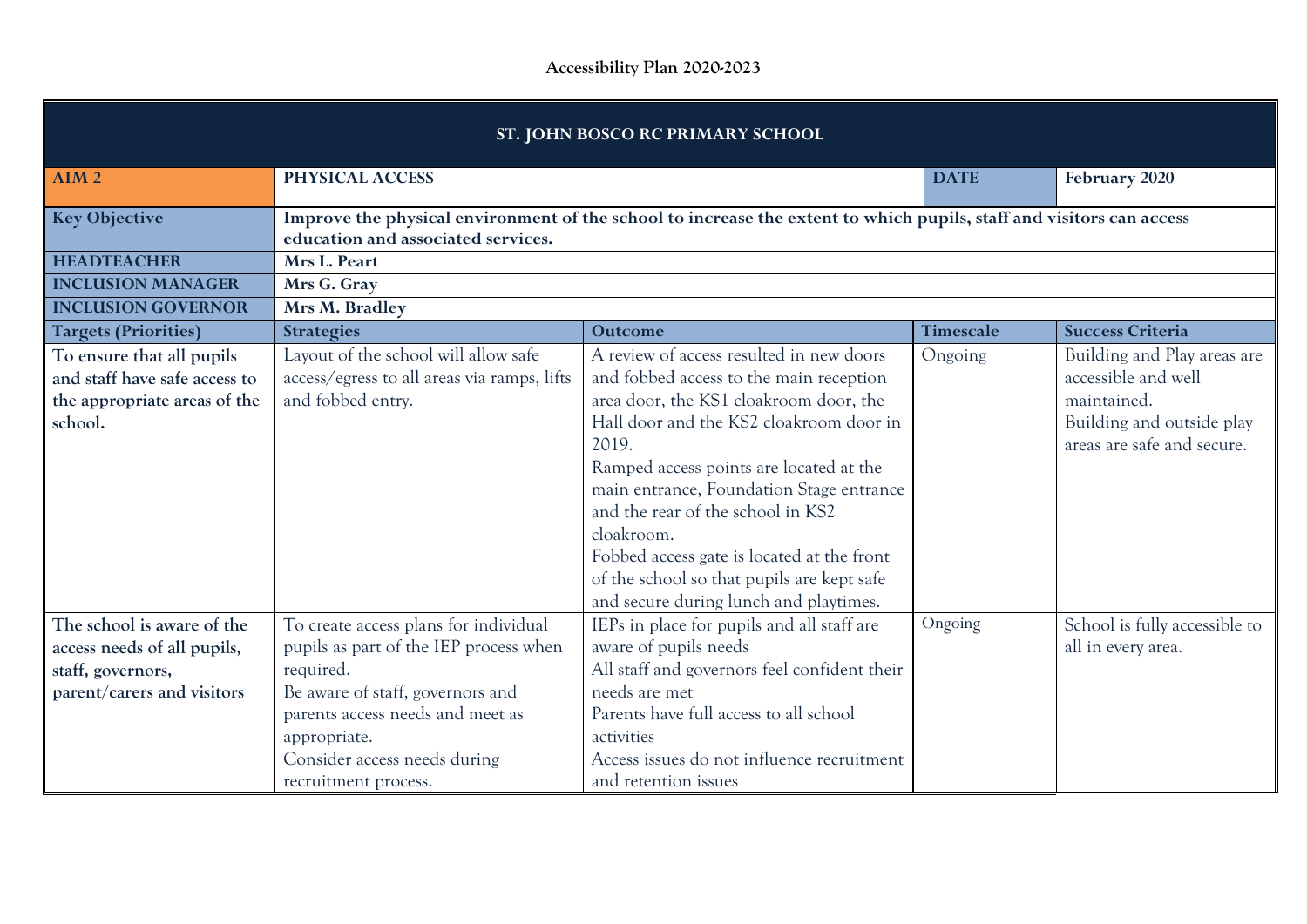| ST. JOHN BOSCO RC PRIMARY SCHOOL                                                                          |                                                                                                                                                                                                                                                                           |                                                                                                                                                                                     |                  |                                                                                                                             |  |  |
|-----------------------------------------------------------------------------------------------------------|---------------------------------------------------------------------------------------------------------------------------------------------------------------------------------------------------------------------------------------------------------------------------|-------------------------------------------------------------------------------------------------------------------------------------------------------------------------------------|------------------|-----------------------------------------------------------------------------------------------------------------------------|--|--|
| AIM <sub>2</sub>                                                                                          | PHYSICAL ACCESS                                                                                                                                                                                                                                                           | <b>DATE</b>                                                                                                                                                                         | February 2020    |                                                                                                                             |  |  |
| <b>Key Objective</b><br><b>HEADTEACHER</b>                                                                | Improve the physical environment of the school to increase the extent to which pupils, staff and visitors can access<br>education and associated services.<br>Mrs L. Peart                                                                                                |                                                                                                                                                                                     |                  |                                                                                                                             |  |  |
| <b>INCLUSION MANAGER</b>                                                                                  | Mrs G. Gray                                                                                                                                                                                                                                                               |                                                                                                                                                                                     |                  |                                                                                                                             |  |  |
| <b>INCLUSION GOVERNOR</b>                                                                                 | Mrs M. Bradley                                                                                                                                                                                                                                                            |                                                                                                                                                                                     |                  |                                                                                                                             |  |  |
| <b>Targets (Priorities)</b>                                                                               | <b>Strategies</b>                                                                                                                                                                                                                                                         | Outcome                                                                                                                                                                             | <b>Timescale</b> | <b>Success Criteria</b>                                                                                                     |  |  |
| Ensure all pupils and staff<br>can be safely evacuated from<br>the building.                              | Regular fire drills take place so that<br>leaders are aware of any difficulties.<br>All staff are aware of their<br>responsibilities.<br>Individual Evacuation Plans are<br>developed and updated for pupils/staff<br>who may have difficulty in evacuating.              | All staff and pupils are aware of<br>evacuation procedures.<br>Clear signage is displayed around the<br>school.<br>Plans are accurate and assembly points are<br>clearly indicated. | Ongoing          | All parents/carers/visitors<br>feel welcome<br>Improvements to doors<br>including fobbed access<br>was carried out in 2019. |  |  |
| Ensure classroom learning<br>environments are suitable<br>for the needs of staff and<br>pupils within it. | Seek advice from LA Teachers for the<br>Hearing/ Visually Impaired.<br>Consider colour/paint schemes for<br>visual impairment needs when re-<br>decorating.<br>Maintain step edgings /outdoor<br>ramps/signs etc. to a good standard to<br>secure ongoing suitable access | Classroom environments are all suitably<br>adapted to the pupils within it.<br>Staff have access to training on provision for<br>pupils with additional needs.                      | Ongoing          | Pupils have access to the<br>appropriate environment<br>and equipment.                                                      |  |  |